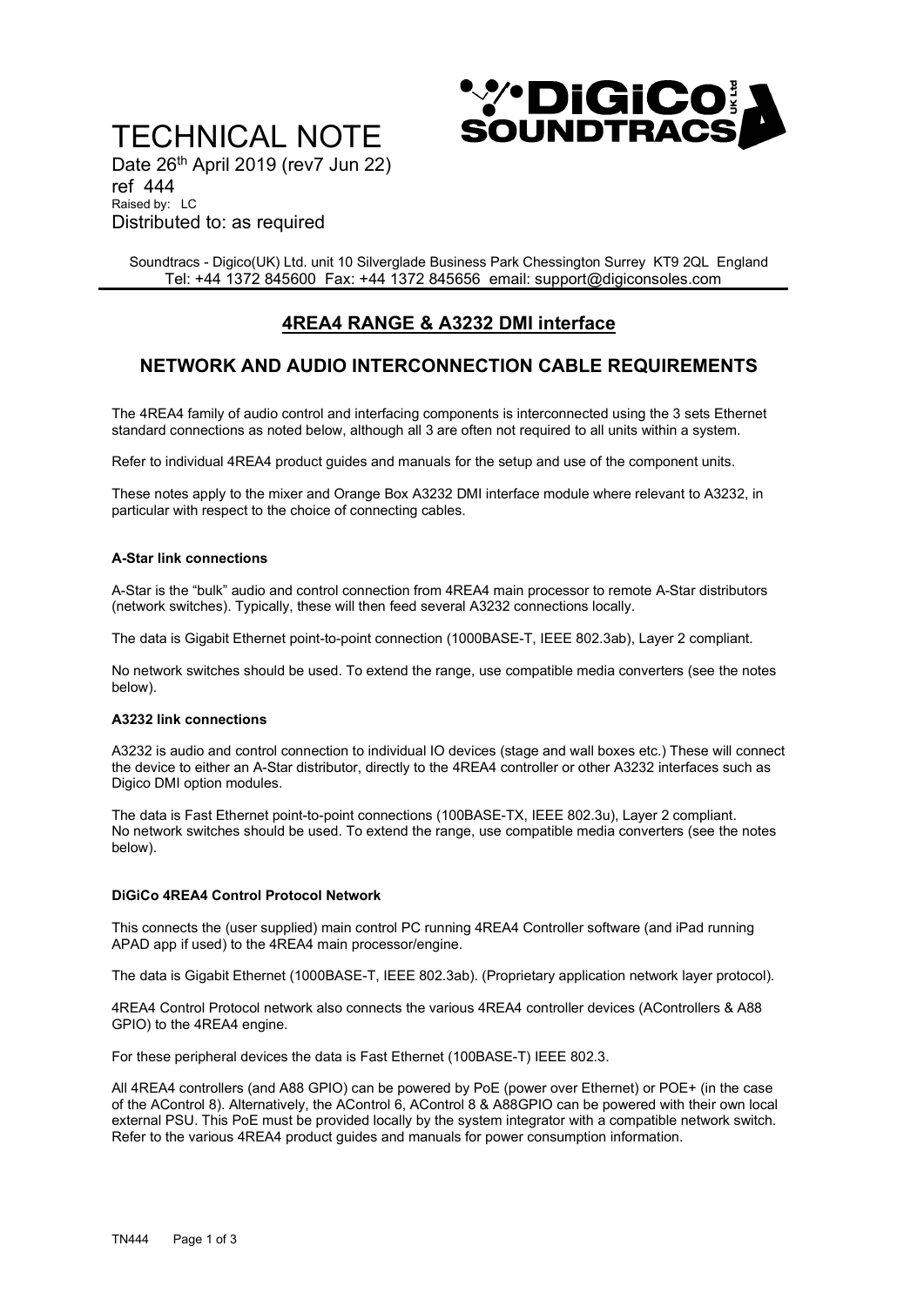#### Factory Portable Cables

These are available using rugged touring grade Cat 6 cable and Neutrik EtherCON connectors suitable for all 4REA4 applications

p/n LEADS0070 75M on plastic spool p/n LEADS0071 10M

#### Choice of custom and installation cables

Standard good quality Ethernet connection systems can be used, that comply with the standards notes above (Fast Ethernet or Gigabit Ethernet).

It should be noted 4REA4 devices all use Neutrik EtherCON Cat5e connectors which are not compatible with Neutrik Cat6 equivalents. Built in units do not necessarily need to use these.

Note Digico D-Rack Madi Over Cat 5 cables with ferrite suppressors fitted are not suitable for use with 4REA4 (or other Ethernet applications).

As of time of writing Cat5e cabling is no longer widely manufactured and Cat 6 cable is now the industry standard for Ethernet installations and portable use.

New cabling should be STP (screened/shielded twisted pair) Cat 6 compliant. The use of copper (not socalled CCA) cables is strongly recommended, especially for PoE applications.

Otherwise installed wiring compliant with the relevant Ethernet connection standard will be expected to work.

Note the standard cable limit on any wired Ethernet system is 100m between equipment nodes.

#### General rules for system installations

Further applications notes may be found in the 4REA4 user and installation guide.

In typical installations 4REA4 should operate on separately connected networks independent of regular computer networks. (This may be possible using a VLAN, see notes below)

Smart / managed switches may allow turning off Layer 3 or 4 functions, however this will still not work in most instances.

Layer 2.5 and higher protocols including Spanning Tree, Tagged Egress Packets, and Broadcast Storm Protection can cause interruption to audio data or audible clicks.

Typical applications may also include conversion to fibre optic for longer cable runs between 4REA4 central unit, A-Star switches, A3232 IO devices and controllers or integration within an existing network infrastructure in a building. Refer to notes below.

When using a media converter, we strongly suggest checking for errors and test for functionality and reliability before putting the system into service

#### Fibre optic cable connection

Larger or longer distance system will usually include potion of fibre optic (FO) connections.

Note 4REA4 Ethernet data systems are not related in any way to Optical madi (e.g. Digico Purple Box) or Optocore® devices that can also be used with the system. The different data/audio systems cannot be mixed in 1 optical connection system.

The recommended Cat5 to FO converters will work, provided they are set to the required connection type / speed (see above), however please note the following.

The ports should be forced to 100Mbps (Fast Ethernet) for A3232 or Gigabit Ethernet for A-Star. Autonegotiating ports often do not work correctly with these systems. If the converter is fixed speed or can be hard set to the correct speed, it should work correctly.